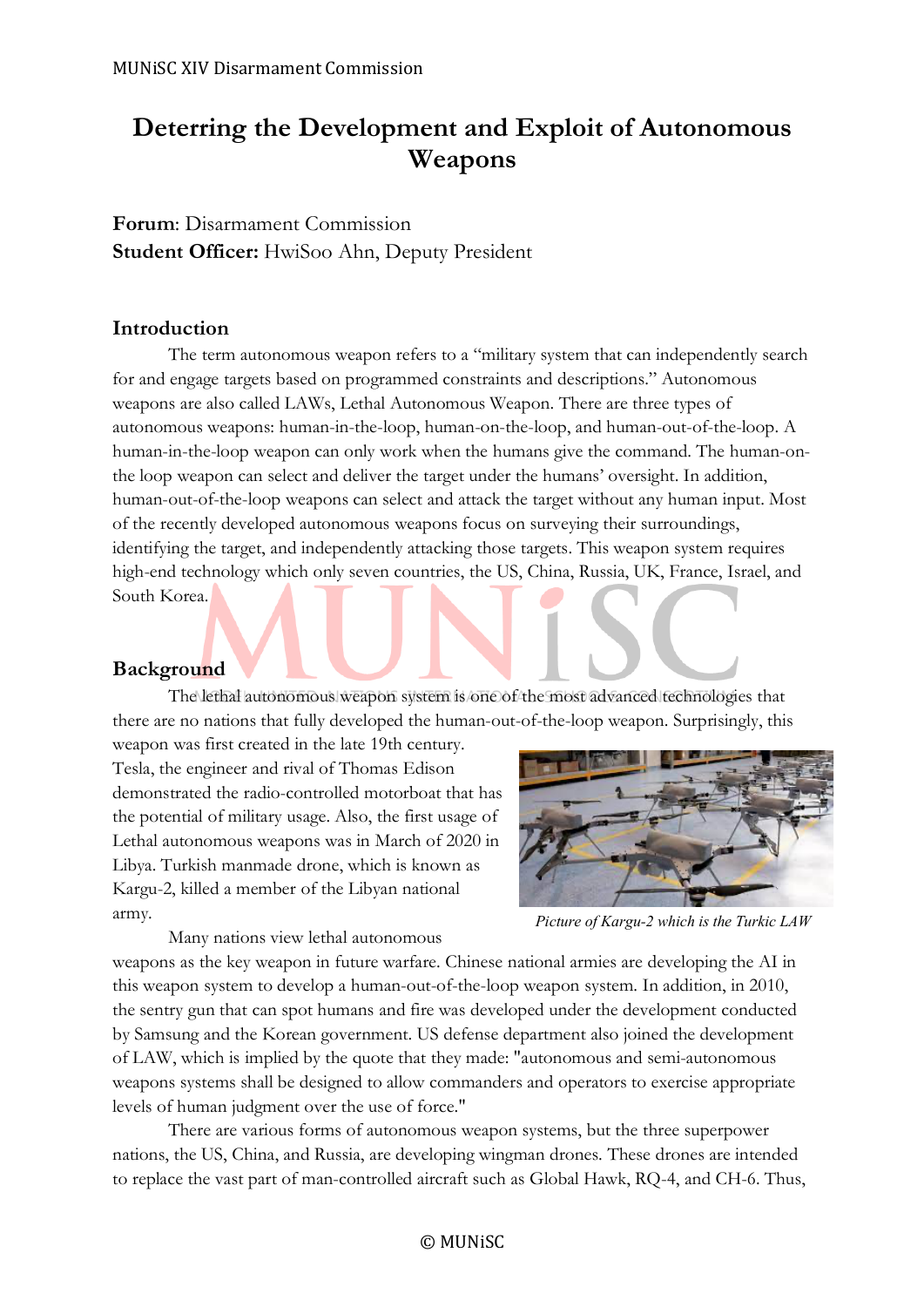we can conclude that the LAW, a lethal Autonomous Weapon, can substitute almost every warfare area. This is proven by the gulf war, the war that the USA first used the drone to attack and gain information of Iraq army. In addition, HR-Sherpa, the artificial drone developed by the Korea, also possess the specialized tire which enable the weapon to overcome the natural obstacles.

# **International Actions**

International organizations took several actions to prevent the excessive development of lethal autonomous weapon systems. These international organizations include the UN (United Nations) and the EU (European Union). However, these organizations didn't make meaningful progress.

Convention-on-Certain-Conventional



*Actual picture of Stop Killer Robots Campaign*

Weapons (CCW) is the NGO organization under the UN to regulate the development of lethal weapons. At the Convention-on-Conventional Weapons at the United Nations in Geneva, there were discussions and acts to form regulations on excessive development on lethal autonomous weapons. However, diplomats could not immediately regulate this weapon system. Thus, the other activity that the CCW took was to

form a campaign to stop killer robots. This campaign urged countries to bypass the convention entirely to negotiate a separate treaty.

Unlike the UN, the EU received numerous supports from their member nations to regulate the usage and develop lethal autonomous weapons. Almost three in every four Europeans want their governments to work for an international treaty prohibiting lethal autonomous weapon systems. In addition, the EU took a stance against killer robots last year when the European Parliament passed a resolution calling for an international ban on the development, production, and use of weapons that kill without human involvement. Also, EU lawmakers are even acting on forming methods to limit the development of autonomous weapons such as unmanned tank and aircrafts.

Although there are several actions and movements in the EU to deter the development of autonomous weaponry, there are no clear and directive regulations. Thus, the resolution contains clauses that can effectively prevent the excessive usage and development of autonomous weapons in this topic. Because of potential danger of LAW due to higher kill rate and degradation of human value, there are several international actions by the organizations. However, still, there is no definite and effective solution to prevent the excessive LAW development, so in this commission, delegate should aim for the establishment of method to prevent the excessive development and investment of LAW which might play detrimental role in the world peace.

# **Places of High Concern**

*United States of America*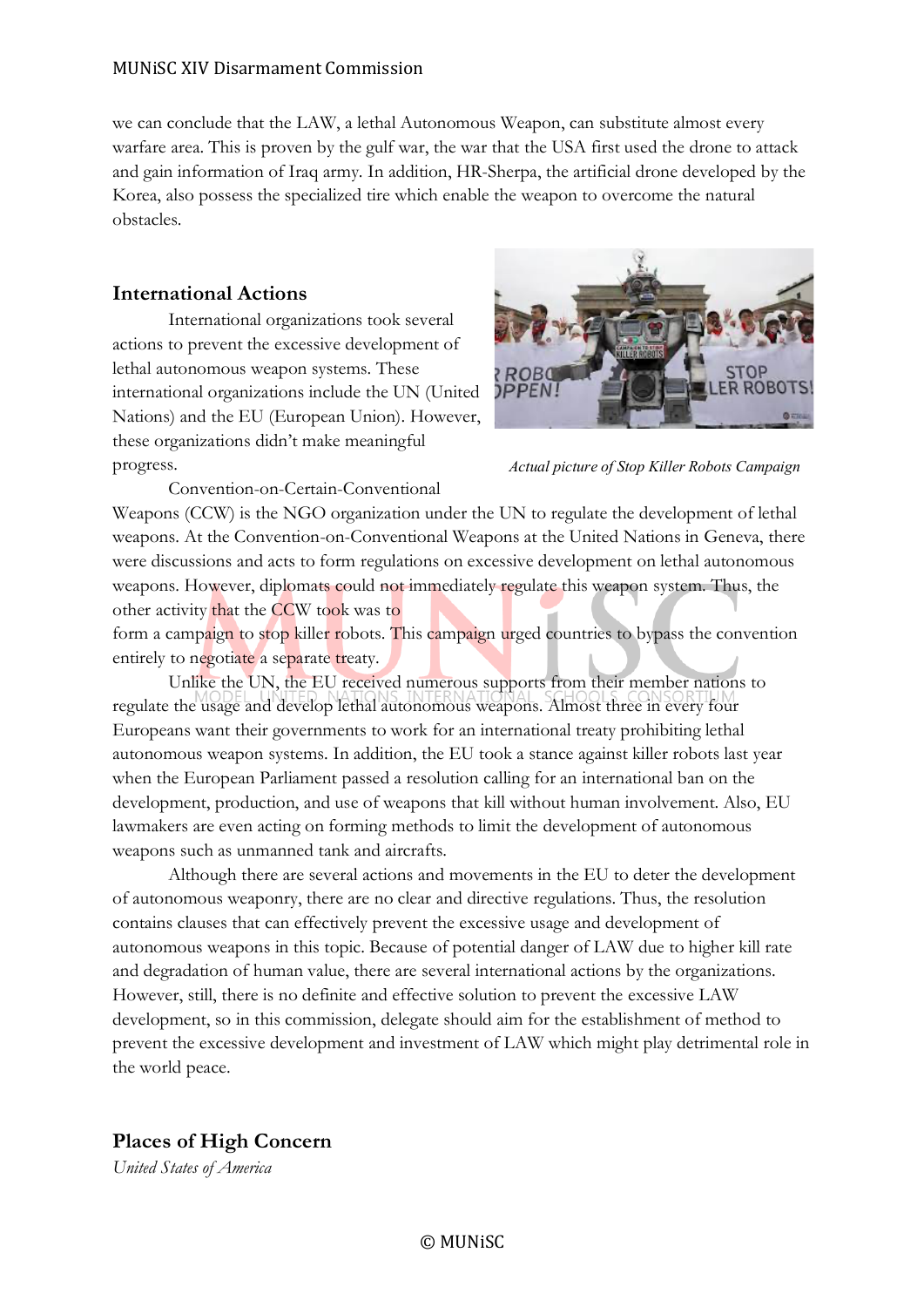The Pentagon's Defense Advanced Research Projects Agency has announced it would invest two billion dollars in developing the lethal autonomous weapon using AI. The US army is also developing an AI-powered tank that will use artificial intelligence and machine learning to give ground-combat vehicles autonomous target abilities. However, because this AI system will make the weapon system acquire, identify, and engage targets at least three times faster than the traditional tank, this weapon system will be more likely to produce increased casualties. The US is also investing in developing Advanced Targeting and Lethality Automated System, which will assist the soldiers' physical abilities. Thus, future warfare will increase casualties with these numerous developments on killer robots and their utilization.

*Israel*



*Depiction of Israel's Mini Harpy*

#### *China*

Dome. This weaponry is for the counter-missile and controlled by autonomous guidance capable of intercepting specific targets that represent a high-priority threat according to system configuration. China is also the nation that actively invests 1.6 billion dollars in the autonomous weapon system. They set up Three-Year-Action Plan for promoting the development of a new generation artificial intelligence weapon. President Xi Jinping also mentions that he believes AI will be a crucial part of the country's military prowess moving forward. As the Chinese People's

Israel Aerospace Industries recently introduced the

Mini Harpy, a drone that hovers over a combat zone and autonomously detects targets. Then locks in on the threat and attacks it for quick, lethal closure. Because these weapon attacks are targeted mostly through the suicidal explosion, other innocents might be damaged. In addition, Israel also possesses a defensive autonomous weapon system, Iron

Liberation Army seeks to become a world-class military, its progress in advanced weapons systems provokes intense concern from its neighbors and competitors. Thus, the Chinese military is pursuing significant investments in robotics, swarming, and other artificial intelligence applications and machine learning to their weapon system. In addition, because China is excessively competing with the US in the military area, they are also trying to reduce the gap between the US in AI weaponry systems.

# **Possible Solutions**

As this weapon system covers various areas and has various types, many solutions can be proposed. Among the many problems that exist within this issue, the three of the gravest are the following:

1. Development of the autonomous weapon system will make future warfare more deadly due to its effectiveness in killing or attacking the targets.

2. Usage of autonomous weaponry will reduce accountability when a civilian is killed, or property is unjustly damaged.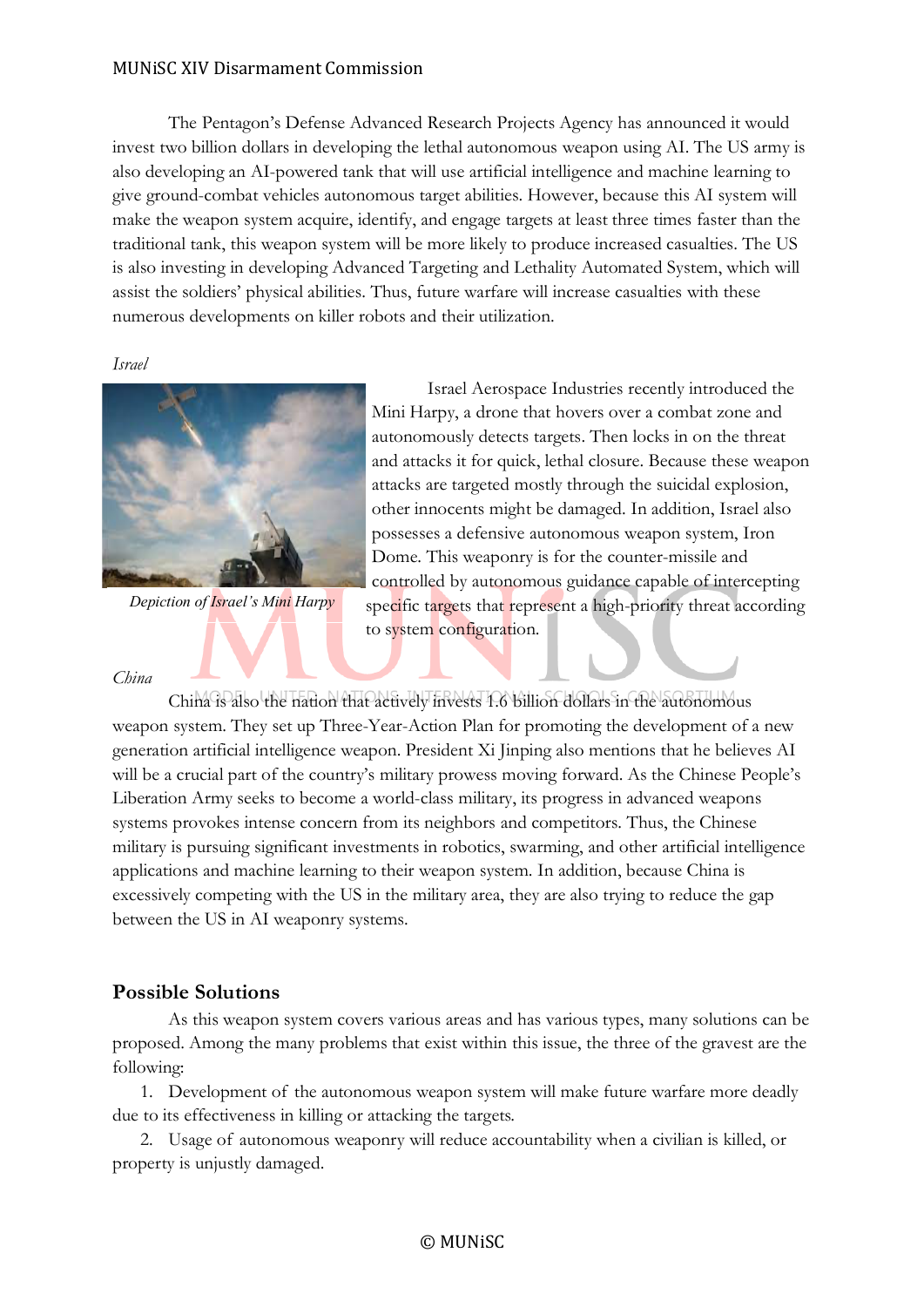3. Excessive development on autonomous weapon systems will trigger neighboring or competing nations to invest in autonomous weapons, which will cause an arms race.

Therefore, it is necessary to form regulations to prevent the excessive development of the killer robot. That is, because of the usage of lethal drone weapons, there will be more casualties and innocents sacrificed, also degrading morality. Therefore, it is necessary to form regulations to prevent the excessive development of the killer robot. In this regulation, limiting the investment, giving economical sanction to the nations that do not follow the regulation, and forming an institution for the anti-autonomous weapon will be contributing for excessive development on LAW. However, because LAW is the important futuristic weapon for the nations, so eradicating this weapon system is impossible. Thus, this regulation should aim for the prevention of excessive investment that might break the peace. Moreover, excessive development of this weapon system might cause an arms race, which will play a detrimental role in international peace. Thus, it is important to urge a peaceful relationship with the neighboring nations through frequent conferences and sharing the autonomous weapon technology to promote amity.

# **Glossary**

*LAW (Lethal Autonomous Weapon)*: Lethal autonomous weapons are a type of autonomous military system that can independently search for and engage targets based on programmed constraints and descriptions.

*Arms Race:* a competition between nations for superiority in the development and accumulation of weapons. MODEL UNITED NATIONS INTERNATIONAL SCHOOLS CONSORTIUM

*CCW (Convention-on-Certain-conventional Weapons):* The United Nations Convention on Certain Conventional Weapons, concluded at Geneva on October 10, 1980, and entered into force in December 1983, seeks to prohibit or restrict the use of certain conventional weapons which are considered excessively injurious or whose effects are indiscriminate.

*Killer Robots:* Weapon that can identify, target and kill without human input. This is another name of Lethal Autonomous Weapon.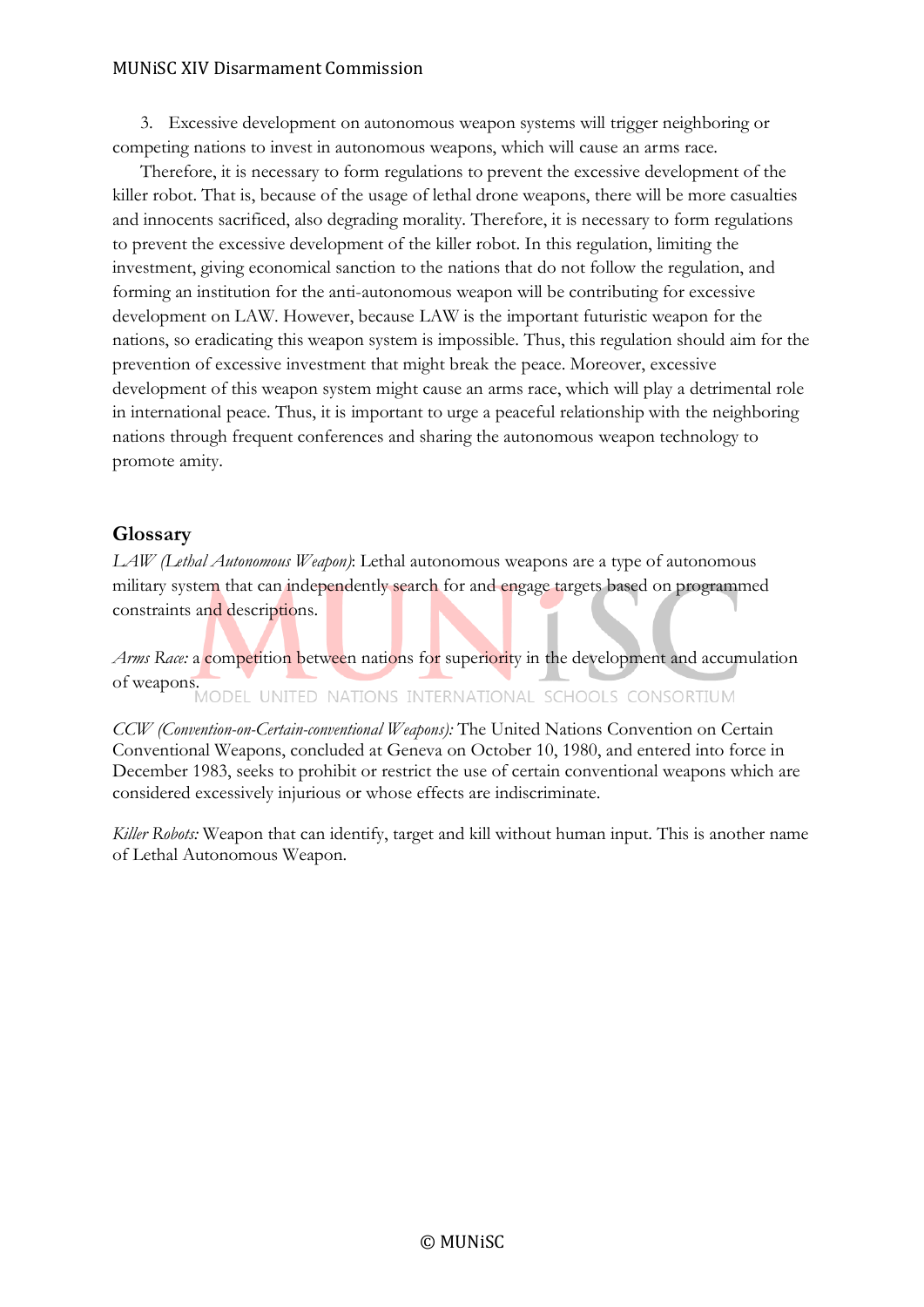#### **Sources**

- Brzozowski, Alexandra. "No Progress in UN Talks on Regulating Lethal Autonomous Weapons." *Www.euractiv.com*, EURACTIV.com, 22 Nov. 2019, https://www.euractiv.com/section/global-europe/news/no-progress-in-un-talks-onregulating-lethal-autonomous-weapons/.
- Emery, John R., and About The Author(s) John R. Emery received his Ph.D. in political science from the University of California. "Historical and Contemporary Reflections on Lethal Autonomous Weapons Systems." *E*, 16 Apr. 2020, https://www.eir.info/2020/04/15/historical-and-contemporary-reflections-on-lethal-autonomousweapons-systems/.
- Greene, Tristan. "China's New AI Policy Doesn't Prevent It from Building Autonomous Weapons." *TNW | Neural*, 28 Dec. 2021, https://thenextweb.com/news/chinas-new-aipolicy-doesnt-prevent-building-autonomous-weapons.

*History & Development of Autonomous Weapons*, https://cs.stanford.edu/people/eroberts/cs201/projects/autonomousweapons/html/history.html.

- "How Israel's Iron Dome Missile Shield Works." *BBC News*, BBC, 17 May 2021, https://www.bbc.com/news/world-middle-east-20385306.
- "Is Israel's Iron Dome the Precursor to Futuristic 'Killer Robots'?" *The Jerusalem Post | JPost.com*, https://www.jpost.com/israel-news/is-israels-iron-dome-the-precursor-to-futuristic-killerrobots-396680.
- *Israel Aerospace Industries Unveils 'Mini Harpy,' Its New ...* https://www.militaryaerospace.com/commercialaerospace/article/14230038/israel-aerospace-industries-unveils-mini-harpy-its-newloitering-munition.
- Kallenborn, Zachary. "Applying Arms-Control Frameworks to Autonomous Weapons." *Brookings*, Brookings, 5 Oct. 2021, https://www.brookings.edu/techstream/applying-arms-control-frameworks-toautonomous-weapons/.
- Kania, Elsa B. "'Ai Weapons' in China's Military Innovation." *Brookings*, Brookings, 30 Apr. 2020, https://www.brookings.edu/research/ai-weapons-in-chinas-military-innovation/.

"Pros and Cons of Autonomous Weapons Systems." *Army University Press*, https://www.armyupress.army.mil/Journals/Military-Review/English-Edition-Archives/May-June-2017/Pros-and-Cons-of-Autonomous-Weapons-Systems/.

Rohrlich, Justin. "The Quite Conceivable Horror of Weapons That Kill on Their Own." *Quartz*, Quartz, https://qz.com/1614684/killer-robots-must-be-stopped-pax-tells-the-world/.

- Satariano, Adam, et al. "Killer Robots Aren't Science Fiction. A Push to Ban Them Is Growing." *The New York Times*, The New York Times, 17 Dec. 2021, https://www.nytimes.com/2021/12/17/world/robot-drone-ban.html.
- "Translation: Chinese Government Outlines AI Ambitions through 2020." *New America*, 26 Jan. 2018, https://www.newamerica.org/cybersecurity-initiative/digichina/blog/translationchinese-government-outlines-ai-ambitions-through-2020/.